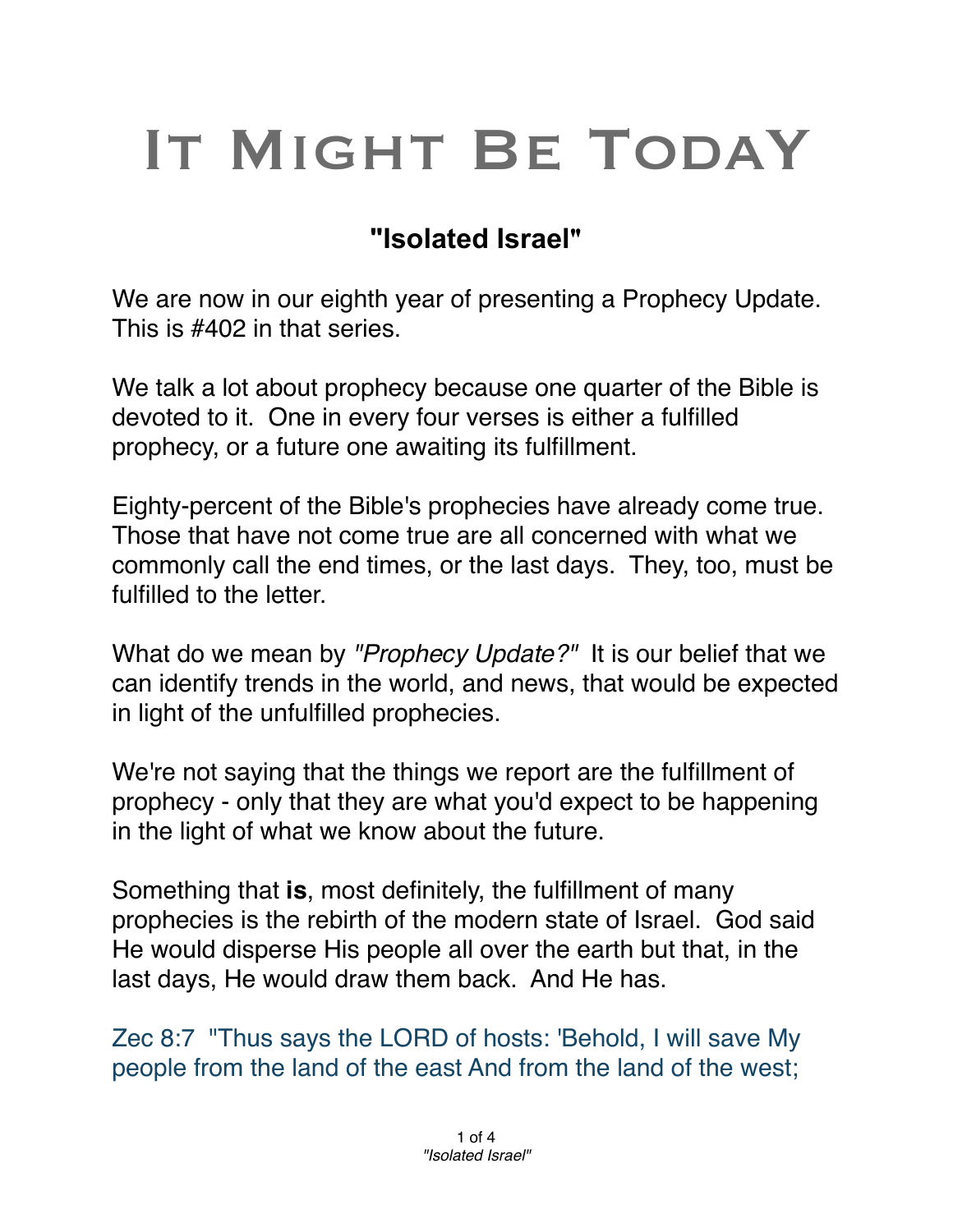Zec 8:8 I will bring them back, And they shall dwell in the midst of Jerusalem. They shall be My people And I will be their God, In truth and righteousness.'

The Bible also predicted Israel, and Jerusalem in particular, would be a "cup of trembling," causing the other nations of the world problems (Zechariah 12:2).

Eventually, **all** the nations of the world will be against Israel (Joel 3:2; Amos 9:9; Zechariah 14:2; Matthew 24:9).

Last week, in our Update, we discussed the historic nuclear deal that certain world powers made with Iran. The United Nations Security Council approved unanimously a resolution endorsing the final Iran nuclear deal, known as the Joint Comprehensive Plan of Action (JCPOA). The resolution will go into formal effect 90 days after its passage on July 20th.

Israel's UN Ambassador Ron Prosor spoke to the press shortly after the fateful Security Council vote. He summed up the truth that few wanted to hear:

Today is a very sad day. Not only for the state of Israel, but for the entire world, even if at this moment, the international community refuses to see the tragedy.

#### Israel National News posted a story titled, *Israel Was Never So Isolated.*

#### Excerpts:

Iranian Foreign Minister Mohammad Javad Zarif said during a speech to his country's parliament on Tuesday that Tehran's nuclear deal with the P5+1 powers was a great defeat for Israel.

> 2 of 4 *"Isolated Israel"*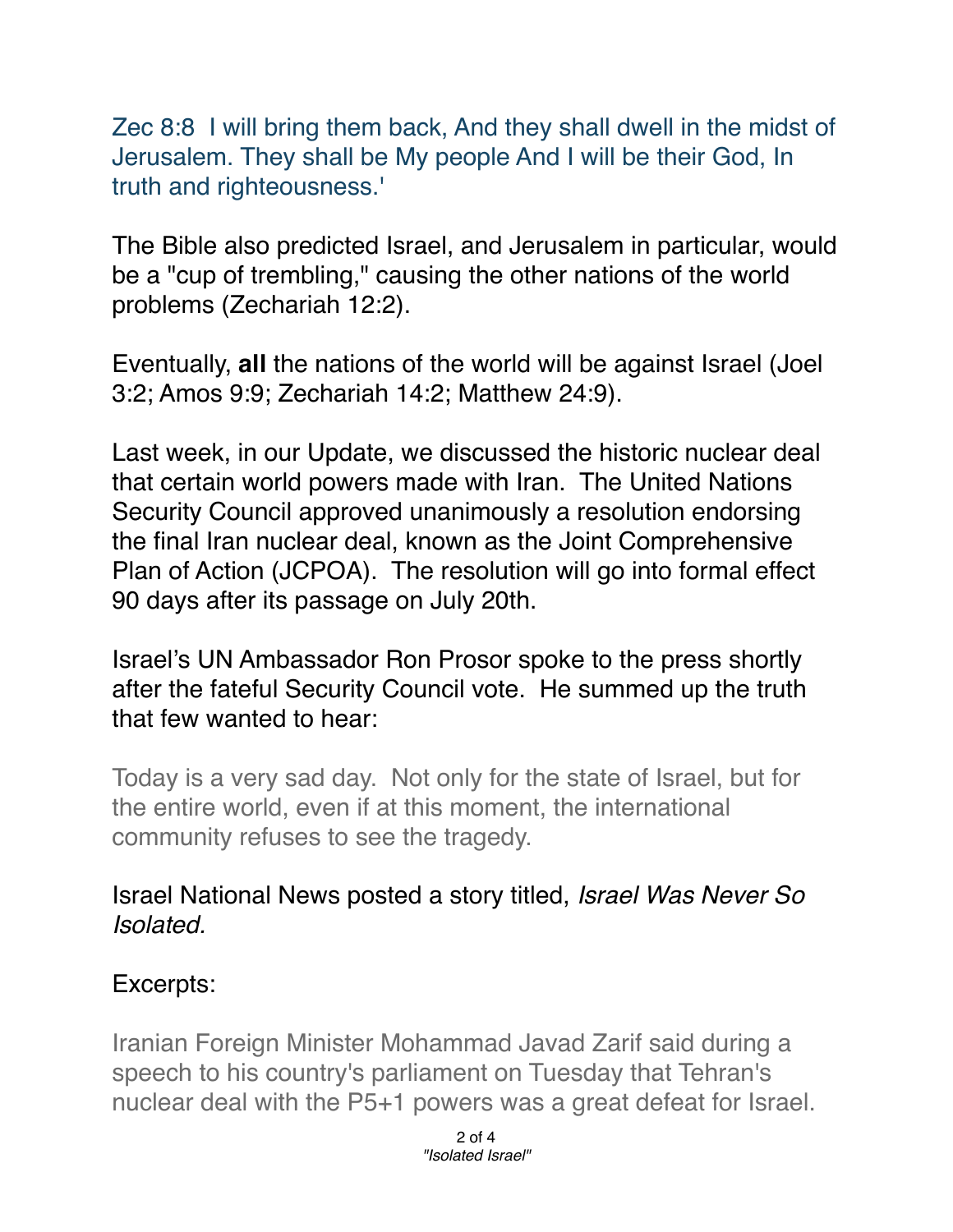"Never before was the Zionist regime so isolated, even among her own allies," he said.

This, he explained, is why Israeli Prime Minister Benjamin Netanyahu is so furiously "shouting all over the place" and trying to stymie the agreement at any cost.

"With this agreement, the decades-long anti-Iran propaganda of the Zionist regime is finally neutralized," said Zarif, who was Iran's chief negotiator on the deal.

US Secretary of State John Kerry has acknowledged that Iranian Supreme Leader Ayatollah Ali Khamenei's continued vows to defy the US are "very disturbing."

On Saturday, Khamenei gave a particularly inflammatory speech just days after the deal, stating that the Islamic Republic's policies toward the US have not changed.

"We will never stop supporting our friends in the region and the people of Palestine, Yemen, Syria, Iraq, Bahrain and Lebanon," he continued, referring to the Iranian terror axis in the Middle East. "Even after this deal our policy towards the arrogant US will not change."

http://www.israelnationalnews.com/News/News.aspx/198421#.Va\_WT0pHaK0

Listen to this chilling quote: "Less than a day after indicating in a Senate hearing that the Iran nuclear deal would have the US defend Iran from Israel, US Secretary of State John Kerry warned Israel on Friday that a unilateral strike on Iran's covert nuclear program would be a huge mistake."

http://www.israelnationalnews.com/News/News.aspx/198583#.VbOW9EpHaK0